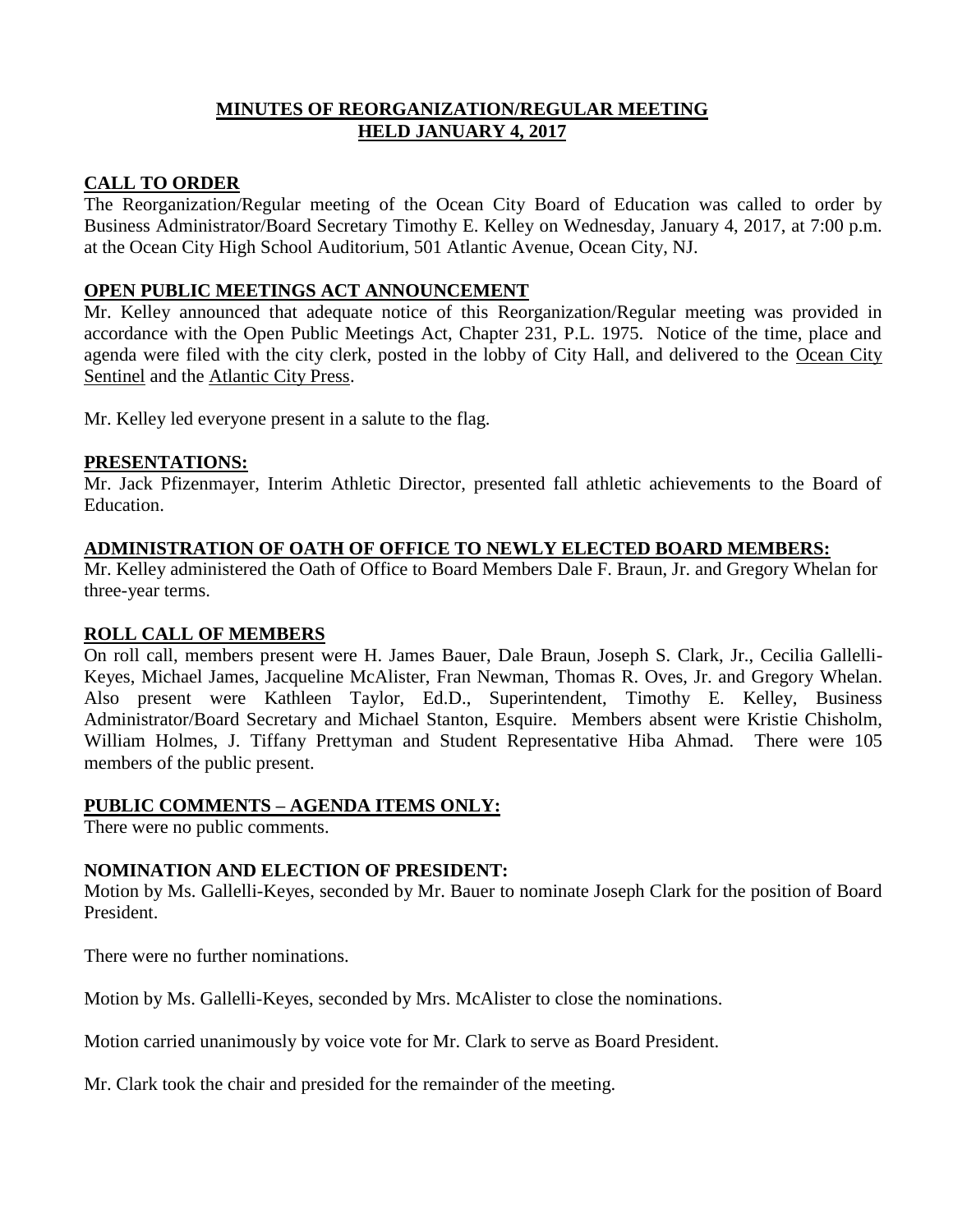### **NOMINATION AND ELECTION OF VICE PRESIDENT:**

Motion by Mr. Bauer, seconded by Mr. Oves to nominate Jacqueline McAlister for the position of Board Vice President.

There were no further nominations.

Motion by Mr. Bauer, seconded by Mr. Oves to close the nominations.

Motion carried unanimously by voice vote for Mrs. McAlister to serve as Board Vice President.

### **TERMS OF BOARD MEMBERS:**

| Joseph S. Clark, Jr.    | Term Expires in 2018 |
|-------------------------|----------------------|
| Cecilia Gallelli-Keyes  | Term Expires in 2018 |
| Michael A. James        | Term Expires in 2018 |
| H. James Bauer          | Term Expires in 2019 |
| Jacqueline A. McAlister | Term Expires in 2019 |
| Thomas R. Oves, Jr.     | Term Expires in 2019 |
| Dale F. Braun, Jr.      | Term Expires in 2020 |
| J. Tiffany Prettyman    | Term Expires in 2020 |
| Gregory Whelan          | Term Expires in 2020 |

### **OFFICIAL REPORT OF RESULTS OF NOVEMBER 8, 2016 SCHOOL BOARD ELECTION:**

| Number of Votes |
|-----------------|
| 3,537           |
| 3,370           |
| 3,131           |
|                 |

\*Successful candidates

# **H. REORGANIZATION AGENDA**

## *Motion by Mr. James, seconded by Ms. Gallelli-Keyes and carried unanimously by roll call vote, the Board of Education approved the following recommendations.*

- 1. Renewal of Code of Ethics (Attachment #I.1) The Board approves the "Code of Ethics for School Board Members" and each Board member shall complete and return the "Acknowledgement of Receipt, Code of Ethics for School Board Members" to the Business Office no later than January 18, 2017.
- 2. Time and Place of Board of Education Meetings (Attachment #I.2) The Board approves the following Board Meeting dates for January 25, 2017 through January 3, 2018, to be held in the Ocean City High School Community Room, except as noted below, starting at 7:00 p.m. except as noted below:

Wednesday, January 25, 2017 Wednesday, February 22, 2017 Wednesday, March 15, 2017 Wednesday, April 26, 2017 (Regular Meeting/Public Hearing) Wednesday, May 24, 2017 (Will be held in the Ocean City High School Auditorium) Wednesday, June 21, 2017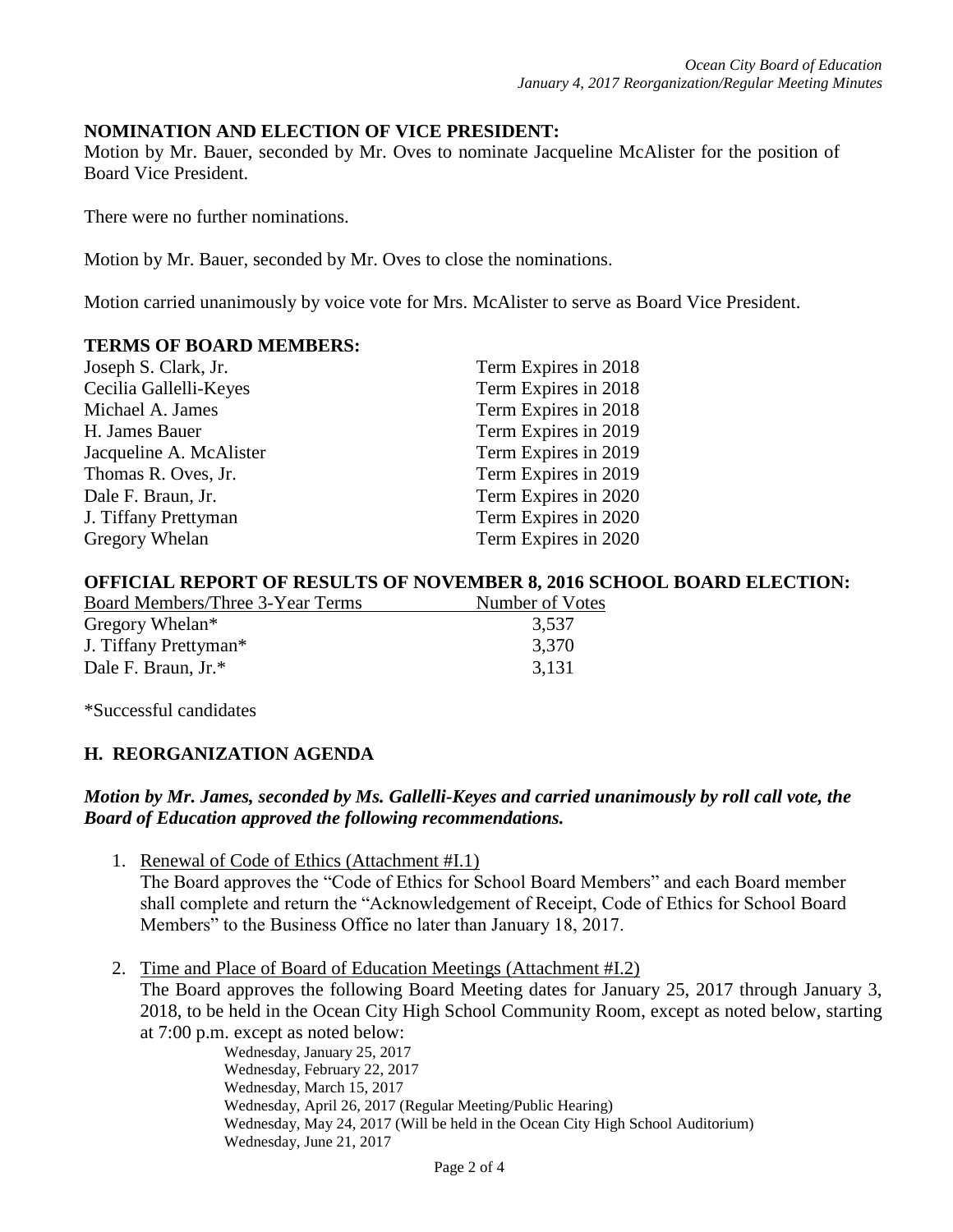Wednesday, August 2, 2017 Wednesday, August 23, 2017 Wednesday, September 27, 2017 Wednesday, October 18, 2017 Wednesday, November 15, 2017 Wednesday, December 13, 2017 Wednesday, January 3, 2018 (Reorganization/Regular Meeting)

# **PUBLIC COMMENTS – AGENDA ITEMS ONLY:**

There were no public comments.

## *Motion by Mrs. Newman, seconded by Ms. Gallelli-Keyes and carried unanimously, the Board of Education approved the following Superintendent's recommendations by "roll call vote."*

- **1. Personnel** (All motions are upon Superintendent's recommendation:)
	- A. High School Volunteer Coaches' Aide The Board approves Gregory Austin, as a volunteer coaches' aide for wrestling, for the 2016-17 school year.
	- B. Short-Term Leave Replacement High School Certificated Staff The Board approves George Plamantouras, short-term leave replacement teacher, effective January 3, 2017 through on or before February 28, 2017, at a stipend of \$160 per diem.
	- C. Revised Short-Term Leave Replacement High School Certificated Staff The Board approves Linda Spengler's revised short-term leave replacement High School Teacher of Family and Consumer Science, effective January 5, 2017 through on or before April 7, 2017.

## *Motion by Mrs. McAlister, seconded by Ms. Gallelli-Keyes, and carried unanimously, the Board of Education (Ocean City Representatives) approved the following Superintendent's recommendation by "roll call vote."*

- **1. Personnel** (All motions are upon Superintendent's recommendation:)
	- D. Short-Term Leave Replacement Primary School Certificated Staff **(Ocean City Representatives Only)**

The Board approves Kara Uhrich, short-term leave replacement Primary School Teacher of Spanish, effective January 6, 2017 through on or before February 3, 2017, at a stipend of \$160 per diem (pending criminal history approval).

### **UNFINISHED BUSINESS:**

There was no unfinished business.

### **NEW BUSINESS:**

There was no new business.

### **PUBLIC COMMENTS:**

There were no public comments.